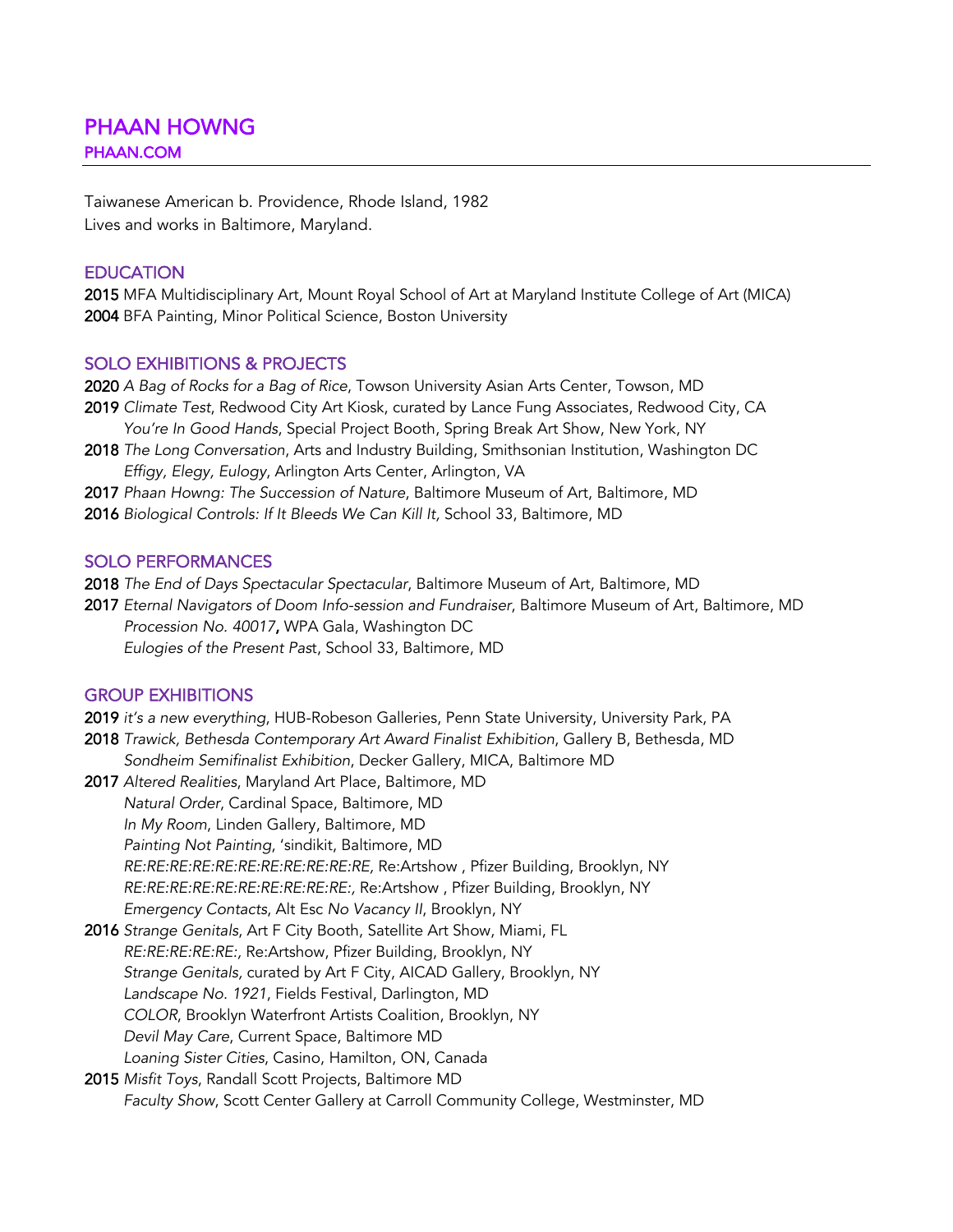*Rx//A100 Special Blends*, La Bodega Gallery, Baltimore MD *Lazy River*, Artscape, Pearlstone Park, Baltimore, MD *The Deep*, MICA MFA Thesis Show, Kagro, Baltimore MD *Instigate. Activate: No Place, No You or Me*, Arlington Arts Center, Arlington, VA 2014 *Convergence*, 808 Gallery, Boston, MD *Maybe for Sure*, Sheila Riggs Gallery, Baltimore, MD *I Know What You Did Last Summer*, T.Rowe Price Gallery, Baltimore MD 2013 *33 Mount Royal Fall Show*, Sheila Riggs Gallery, Baltimore, MD 2012 *Rock, Pickle, Scissors*, the Ice Box, Philadelphia, PA 2004 *Senior Thesis Show*, Commonwealth Gallery, Boston, MA

# **COMMISSIONS**

2019 Facebook, (FB A.I.R. Program), Washington, D.C., Commission

## AWARDS, GRANTS, & HONORS

- 2020 *Grantee*, Belle Foundation Visual Arts Grant *Semi-Finalist*, Sondheim Artscape Prize *Grantee*, Maryland Institute College of Art Adjunct Fund
- 2019 *Finalist*, Baker Artist Award
- 2018 *Finalist*, Trawick, Bethesda Contemporary Art Award *Semi-Finalist*, Sondheim Artscape Prize
- 2017 *Recipient,* Baltimore Museum of Art, Commons Collaboration  *Grantee,* Greater Baltimore Cultural Alliance Rubys Artist Project Grant in Media Arts *Beyond the Frame* Bmore Art Studio Tour with Christopher Bedford and Mera Rubell
- 2016 *Silver Medalist,* COLOR, BWAC, Red Hook, New York, juried by Lilian Tone, Assistant Curator Painting and Sculpture at the Museum of Modern Art
- 2015 *Featured Artist*, Lotta Art, School 33, Baltimore, MD *Semi-Finalist*, The Trawick Prize, Bethesda, MD

#### RESIDENCIES & SPECIAL PROGRAMS

October 2019 Facebook Artist in Residence Program July 2019 ICA Miami Summer Intensive Program, Miami, FL August 2016 The Contemporary Museum (inaugural) Artists Retreat, Pearlstone Center, MD August 2015 Windy Mowing Painting Residency, Halifax, VT April 2015 *Becoming Aerosolar with Tomás Saraceno*, Exploratory workshop with graduate students engaged in cross-disciplinary projects and conversations with scientists, engineers, and MICA faculty and students to explore themes such as gravity, flight, interstellar space and aerial photography/views Summer 2012 Tyler School of Art Summer Intensive Painting Program, Philadelphia, PA March 2005 Vermont Studio Center, Johnson, VT

#### TALKS/LECTURES/PANELS

2020 *Pollinator Gardening: Designing Sustainable Habitats*, Virtual Workshop with Blue Water Baltimore Panelist, *Artists as Activists*, Latela Curatorial, Washington, D.C.  *(At Home) Friday Art Break: Artist Talk With Phaan Howng*, Hirshhorn Museum and Sculpture Garden, Washington D.C.

Artist Lecture, Ohio State University Art Department, Columbus, OH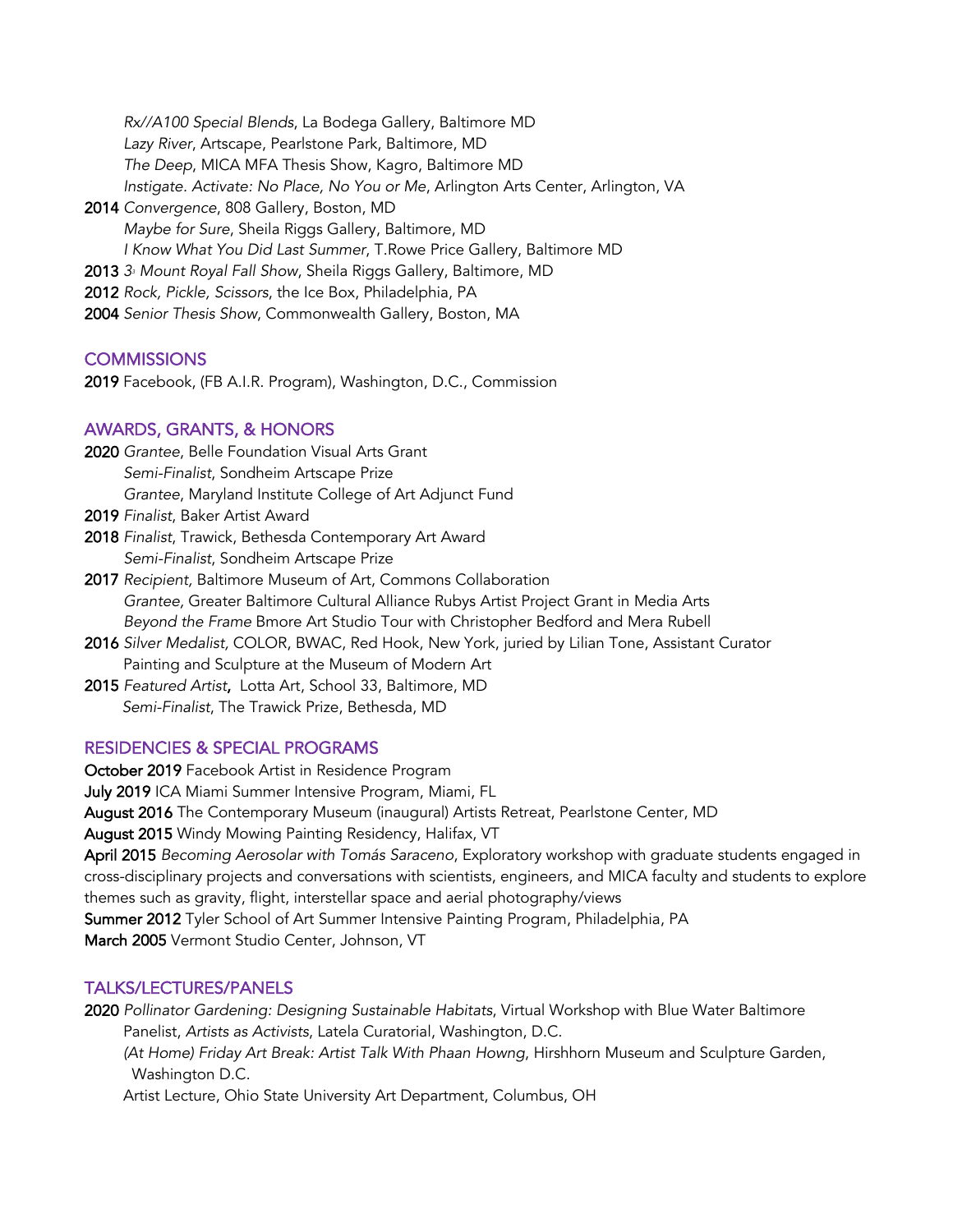Moderator, *Gardening For the Future!*, Towson University Asian Arts and Culture Center, Towson, MD Artist Talk, *A Bag of Rocks for Bag of Rice*, Towson University Asian Arts and Culture Center, Towson, MD Artist Lecture, University of Cincinnati Art Department, Cincinnati, OH Panelist*, Visions of the Future*, Enoch Pratt Free Library, Baltimore, MD

- 2019 Artist Lecture*,* University of Las Vegas Nevada, Las Vegas, NV Artist Lecture*,* Pratt Institute Painting Department, Brooklyn, NY Artist Lecture*,* Central Academy of Fine Arts High School, Beijing, China
- 2018 Artist Talk, *The Succession of Nature*, Maryland Institute College of Art-Graduate Survey, Baltimore, MD Artist Lecture, Maryland Institute College of Art-First Year Experience, Baltimore, MD Artist Lecture, *Arts and Ecoliteracy*, Chesapeake Bay Foundation, Annapolis, MD Artist Talk, Effigy, Elegy, Eulogy, Arlington Arts Center, Arlington, VA Guest Speaker, *Being with Others in More-than-Human Worlds*, Johns Hopkins University, Department of Anthropology Annual Graduate Student Conference Artist Lecture*,* Maryland Institute College of Art, Foundations and Undergraduate Cohort Guest Panelist*,* MICA Curatorial Practice MFA Exhibition *Land/Trust* Round Table Discussion
- 2017 Artist Talk, MICA, Mount Royal School of Art Multi-Disciplinary MFA program Guest Lecturer*, Experiences and the Outcomes of Grant Writing*, Department of Art History, Theory and Criticism, Maryland Institute College of Art, Baltimore, MD Radio Guest Art Uncovered with Kimberly Ruth, Break Through Radio, NYC, NY,

2016 Artist Talk*, Devil May Care*, Current Space, Baltimore, MD

2015 Artist Lecture*, Phaan Howng MFA Thesis*, Lazarus Auditorium, MICA, Baltimore, MD Artist Talk*,* No Place, You Or Me, Arlington Art Center, Arlington, VA

## GUEST JUROR EXPERIENCE

2020 Maryland Institute College of Art Adjunct Fund Robert W. Deutsch Foundation Ruby's Grants, Visual Arts category

## PRINT FEATURES

Front Cover Art, Hyrsteria Magazine, Issue No. 2, 2017 "Bold Palette," Baltimore Magazine, October 2017

# BIBLIOGRAPHY

Cait Munro, "15 of our Favorite Contemporary Artists Get Real About Making It In the Art World," *Refinery29*, August 8, 2019, Michael Salcman, "Phaan Howng and the Post Apocalyptic Landscape," *Little Patuxent Review*, Summer 2018 Eric Hope, "East City Art Reviews: Spring Solos 2018 at Arlington Arts Center" Eastcityart.com Imani Higginson, "In Conversation with Phaan Howng: Standing With Nature and Women" GalleryGurls.net Amy Boone McCreesh, "Exhibition Visit with Phaan Howng," Inertia, Inertiastudiovisits.com Cara Ober, "Opposites Attract" Bmore Art Magazine, Issue No. 3, October 2017 Sharon Butler, "Painting Not Painting," Two Coats of Paint, July 17, 2017 Terrence Hannum, "Painting Not Painting" Bmore Art August 14, 2017 Max Weiss, ed. "Best of Baltimore 2017, Arts & Music", Baltimore Magazine, April 2017 Rose Leadem, "Alt+Esc: No Vacancy II," Frontrunner Magazine, Sarah Cascone "Editors' Picks: 8 Things to See in New York This Week," Artnet, May 22, 2017 Beckett Mufson, "Find your Alt+Esc at this DIY Art Heaven," The Creators Project, Vice Magazine April 4, 2017 Cara Ober, "Twenty-two Studios in Two Days*,*" Bmore Art March 6, 2017 "Top 10 Art Shows of 2016," Baltimore City Paper Noise Arts Blog, December 22, 2016,